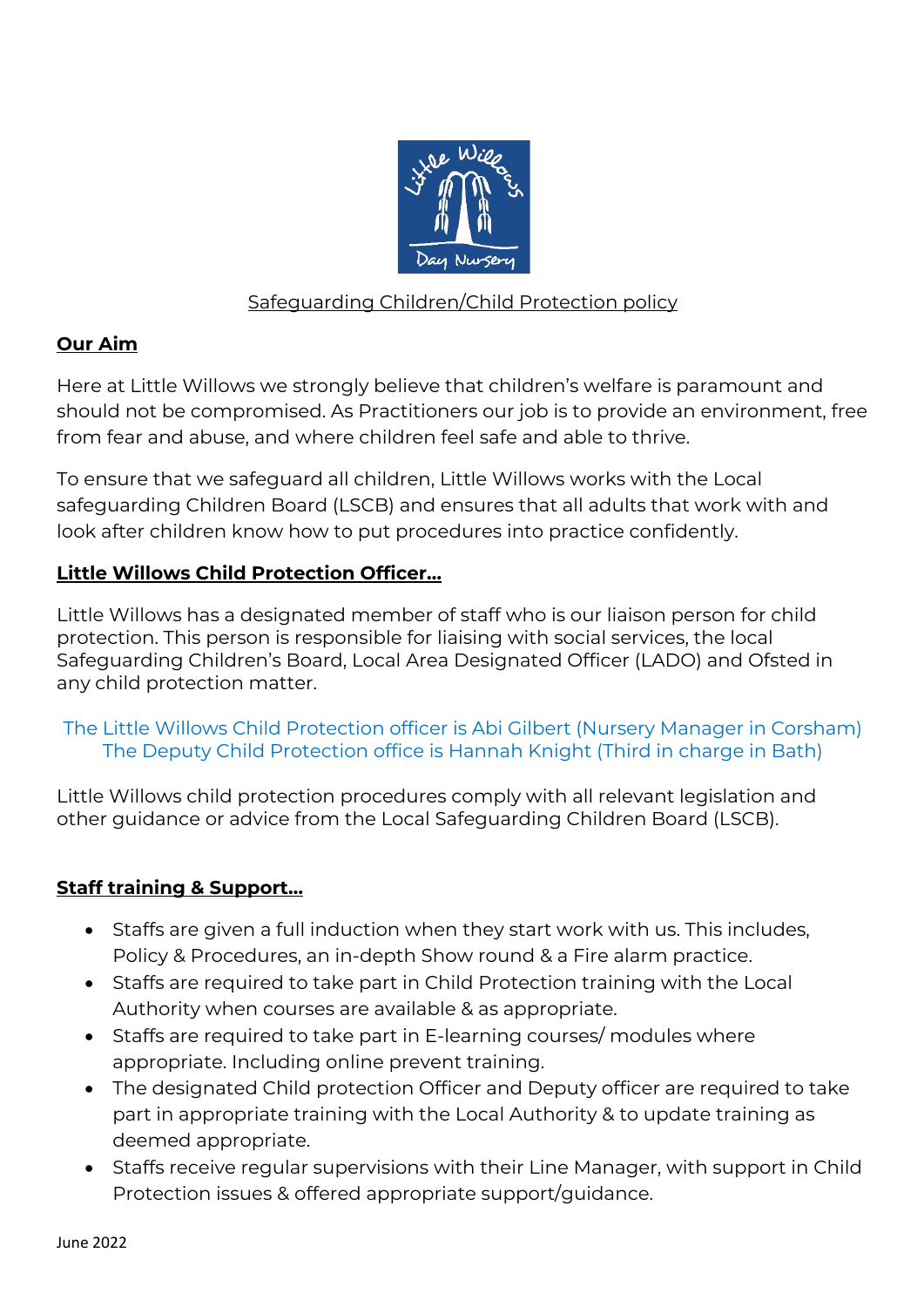- There is time at each staff meeting to discuss any concerns in a confidential environment.
- All staffs are made aware of the statutory requirement that is required of them in safeguarding children & the procedure they must follow in respect of a disclosure or discovery.

# **What we do to safeguard children and Staff…**

When a child joins our setting, we ask for a record of personal details about the child as per our statuary requirement. We ask for the following:

- Childs full name
- Address
- Gender
- Date of birth
- Name of parental responsibility
- Legal contacts
- Who the child lives with
- Any other professional involved with the child and any other supporting paperwork.

We ask parents/ carers to update all the above information plus the additional information we collect as and when circumstances change. We also send out all folders annually to the rooms to check with families. All children's personal information is stored in the office, in a secure filing cabinet.

If we have any Child Protection information that needs to be passed onto other people, we ensure that this is on a "need to know" basis. If we need to share details with another setting or School, we gain permission from the Parents/Carers before we go ahead. If there is a need to share information with outside agencies, we ensure we have permission from the Parents/Carers unless we feel a child is in immediate danger, then we will refer to our "Duty of Care" Policy

All staff are carefully recruited through a formal interview process, collection of at least two references and a full DBS check upon entry, and then regular supervisions and appraisals from there on.

Staff are mindful of how and where they touch children, given their age and emotional understanding. Unnecessary or potentially inappropriate physical contact is avoided at all times.

June 2022 Where possible we encourage children to carry out personal tasks for themselves, such as sun cream & changing of soiled clothes. Where it is essential that an adult carries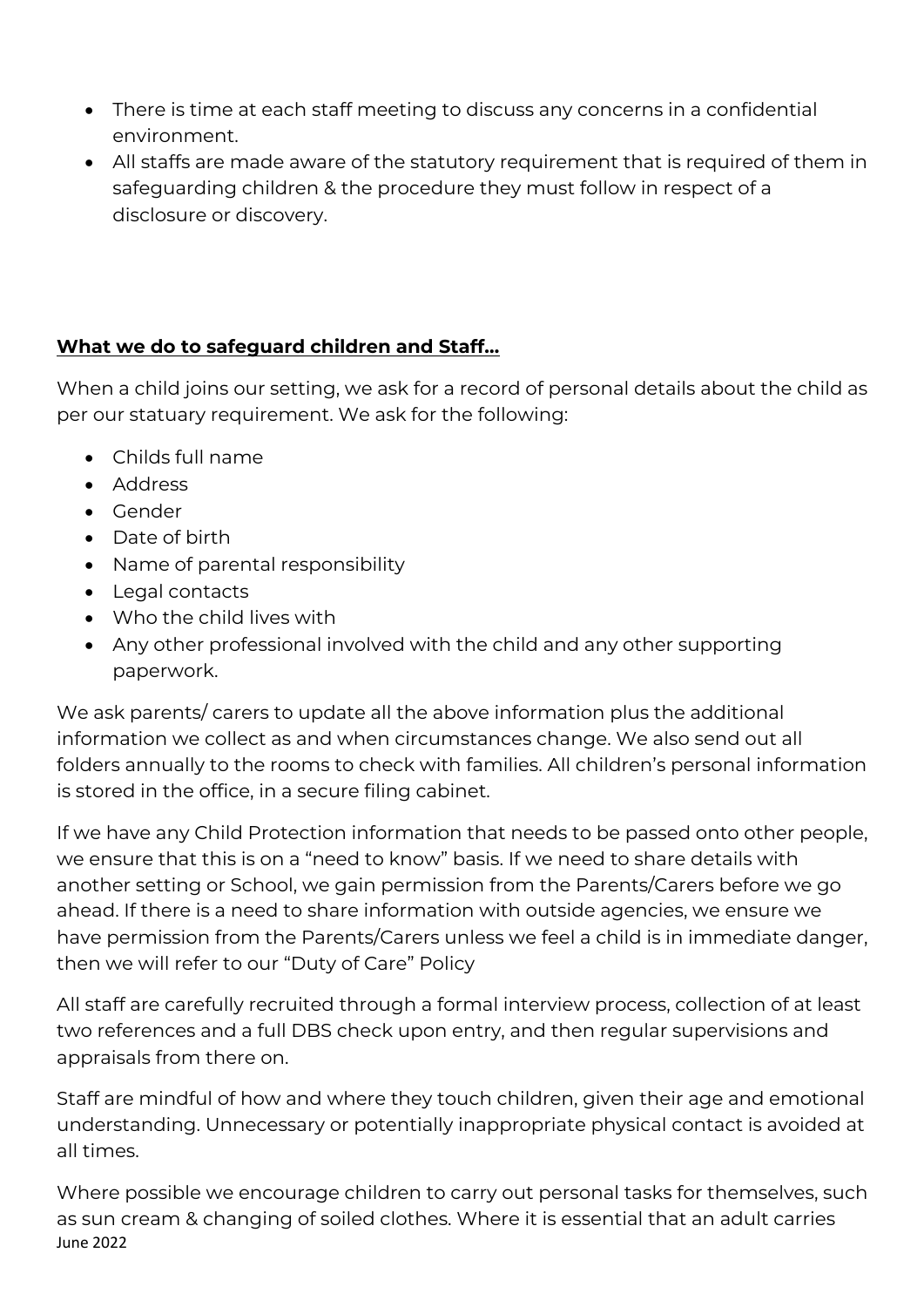out personal tasks we ask staff to wear appropriate protective clothing & if appropriate for two adults to be present.

### **Our prevent duty…**

We understand that part of our duty of care is to identify children who may be vulnerable to radicalisation. At Little Willows, we ensure that staff take part in staff training and e-learning to support their knowledge and understanding around radicalisation and the prevent duty. Day to day we provide opportunities for children to embrace fundamental British values to support them in building a resilience so that they have the choice to challenge extremist views, but safely debate controversial issues. We support British values in every day learning, using our curriculum and national holidays and celebrations as a base to support education. We also acknowledge and celebrate festivals and celebrations from other countries and religions to ensure that children have opportunities to celebrate diversity amongst friends.

# **Signs of radicalisation (taken from the NSPCC website Jan 2017)**

- isolating themselves from family and friends
- talking as if from a scripted speech
- unwillingness or inability to discuss their views
- a sudden disrespectful attitude towards others
- increased levels of anger
- increased secretiveness, especially around internet use

# **Female genital mutilation**

*"Female genital mutilation (FGM) is a procedure where the female genitals are deliberately cut, injured or changed, but where there's no medical reason for this to be done." Taken from NHS website.*

*Other known terms/ names:*

- *Female genital cutting (FGC)*
- *Female circumcision (FC)*
- *Local Arabic terms- 'Tahor' and 'Sunna'*

Little Willows has a duty to not only protect children from harm but also to report suspected abuse. If we have any concerns that a child is subject to FGM then staff are required to report this to the CPO, unless it is an immediate concern where staff are required to ring 999.

*Possible Signs that FGM is going to/ or have taken place on a child:*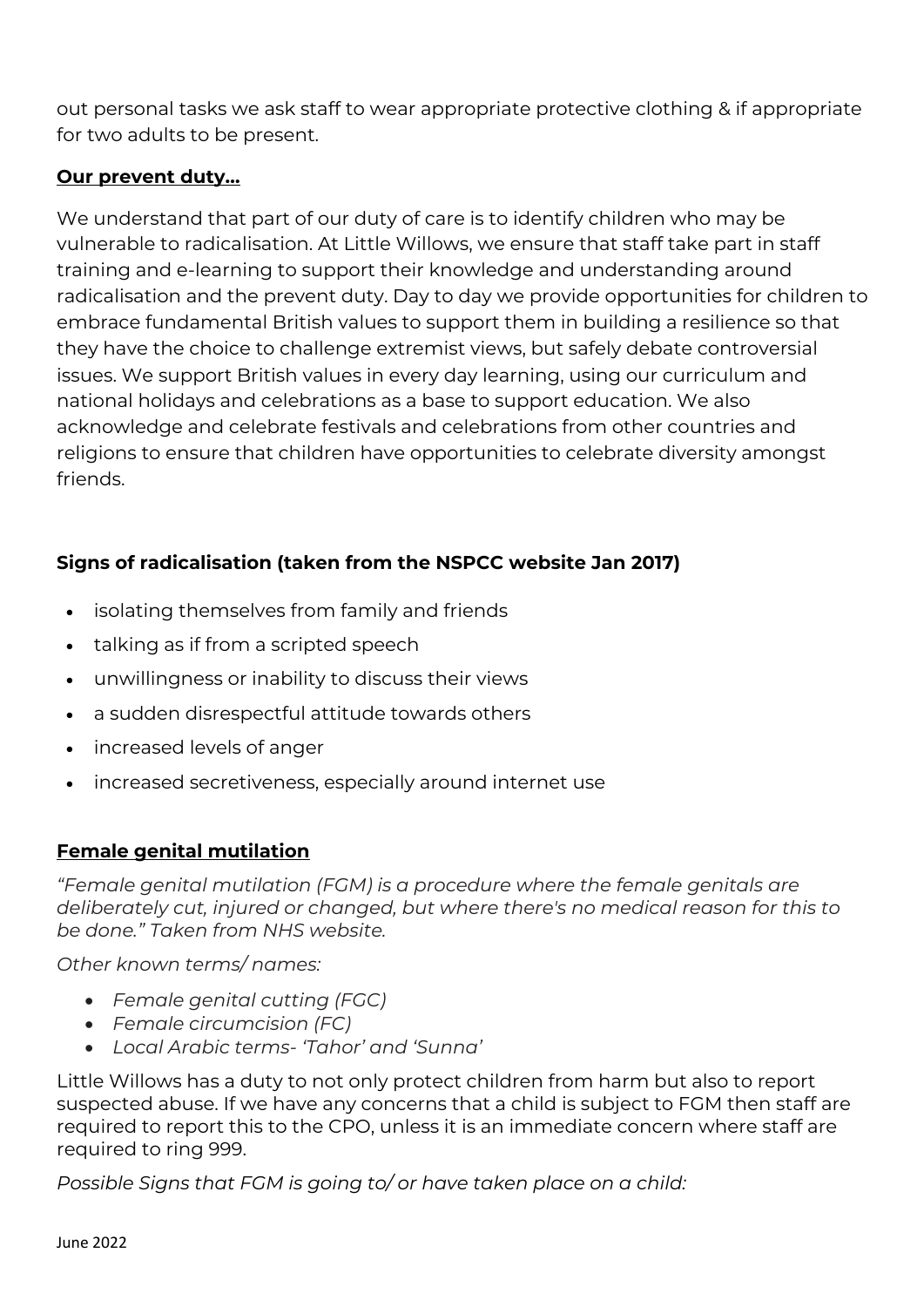- Unusual trips/ 'special' holidays planned- arranging vaccinations and booking prolonged holiday
- If known to us that parent has also been subject to FGM (logged in red book)
- Identifying vulnerable families
- Children referring to FGM or its other given names
- Child talking about a special ceremony/ procedure that is going to take place
- Emotional distress when an adult approaches the genital area
- Repeated infections in genital area
- Problems passing urine or/ and incontinence
- Sore/ inflamed genital areas

## *Dealing with all Allegations*

- On discovering an allegation of abuse, the CPO or Deputy immediately refers the case to the local statutory child protection agencies.
- Where actual or suspected abuse comes to the attention of staff they are required to report this to the Manager and CPO immediately.
- All staffs are encouraged and supported to trust their professional judgement, and if they suspect abuse has taken place, to report this.
- Full written records of all reported incidents are produced and maintained. Information recorded includes full; details of the alleged incident, details of all the parties involved, any evidence of explanations offered by interested parties, relevant dates, times and locations and any supporting information or evidence from members of staff. Little Willows demonstrates great care in distinguishing fact and opinion when recording suspected incidents of child abuse.
- The Manager is responsible for ensuring that written records are dated, signed and kept confidentially.
- If an allegation of abuse is made against the Manager/ CPO, the Registered Person is informed as soon as possible. They then assume responsibility for the situation.

# **Allegations made by a child regarding a member of staff.**

At Little Willows, we take all allegations made by others very seriously and will do all we can to protect children in our care.

Any allegations made are required to be reported to the Manager who then has a duty to contact all appropriate services such as LADO and Ofsted. LADO will take the lead on how to then deal appropriately with the allegation. The police maybe called, and an investigation maybe appropriate.

#### *Any children involved in alleged incidents are comforted and reassured. In circumstances where a child makes an allegation or a disclosure, staff are required to:*

- Treat the matter seriously and re-assure the child if necessary;
- Staff will react to what the child tells staff with belief;
- Make clear that staff are not allowed to keep secrets.
- Tell only those who need to know;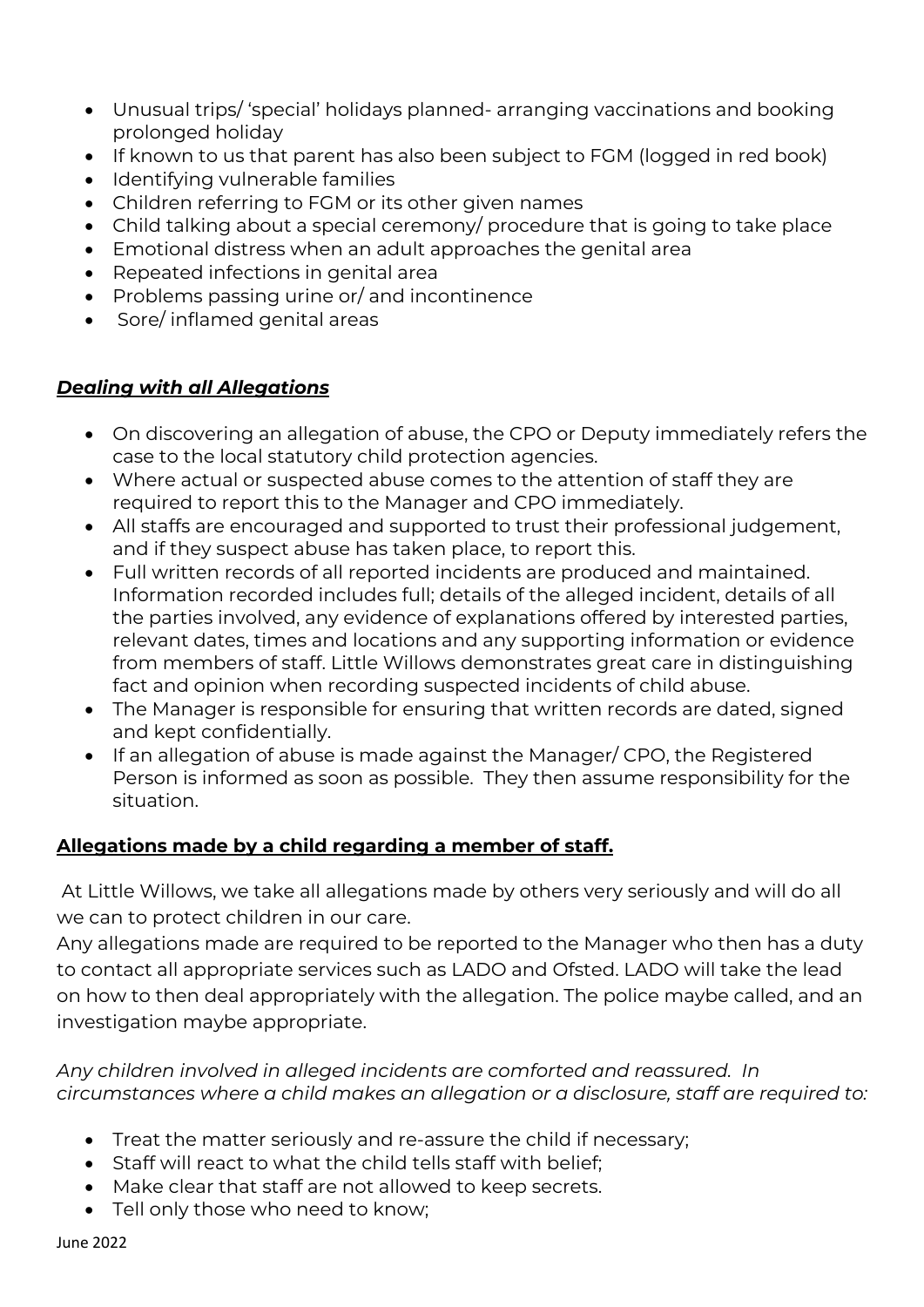- Seek advice if in doubt;
- Keep a careful watch on the child;
- Staff to keep an accurate record of what they have noticed, what has happened and what staff have done;
- Use the children's words when writing down their disclosures.
- If a child has made a disclosure to staff, then they will tell the child what action they must take so that they understand what is happening around them.

Staffs are asked not to:

- Promise to keep the matter secret;
- Contact parents this is the job of the Social services Department;
- Interrogate children or ask leading questions;
- Speak with anyone about whom allegations are made, even if the allegations are about a colleague or another adult.

Little Willows always considers the safety and welfare of a child or young person when making decisions to share information about them. Where there is a concern that the child is suffering or at risk of harm, the child's safety and welfare must be the overriding factor.

#### **What we will do if we have concerns regarding a child…**

If the staff team have any concerns that a child is being mistreated either; physically, mentally, emotionally, sexually, bullied, neglected, or is at risk of radicalisation or FGM then we action the following procedure:

- If you believe that the child is at immediate risk of harm, then you must notify (where possible) the Child protection Officer or Deputy Officer and contact 999 emergency services.
- In incidents where concerns are raised by staff, they are asked to write a detailed account of the concern, any conversation with the child or any physical signs on a children's concern log. This should be passed onto the Child protection officer or deputy officer at the first possible chance, to be stored in the concerns file.
- The matter is to be kept on a "need to know" basis.
- If a referral is made to an outside agency, the Child protection officer will provide details of the outcome to the referee as appropriate.

*It is not the staff's job to investigate this matter. It is the duty of the Child protection officer to gather enough information to decide whether or not to contact Social services. The Social Services Department and the Police have a duty to investigate cases of suspected abuse and radicalisation. Those who work in the education service have a duty to co-operate with any such*  investigation. This might involve providing information, monitoring the child or, *in some cases, attending a Child Protection Conference.*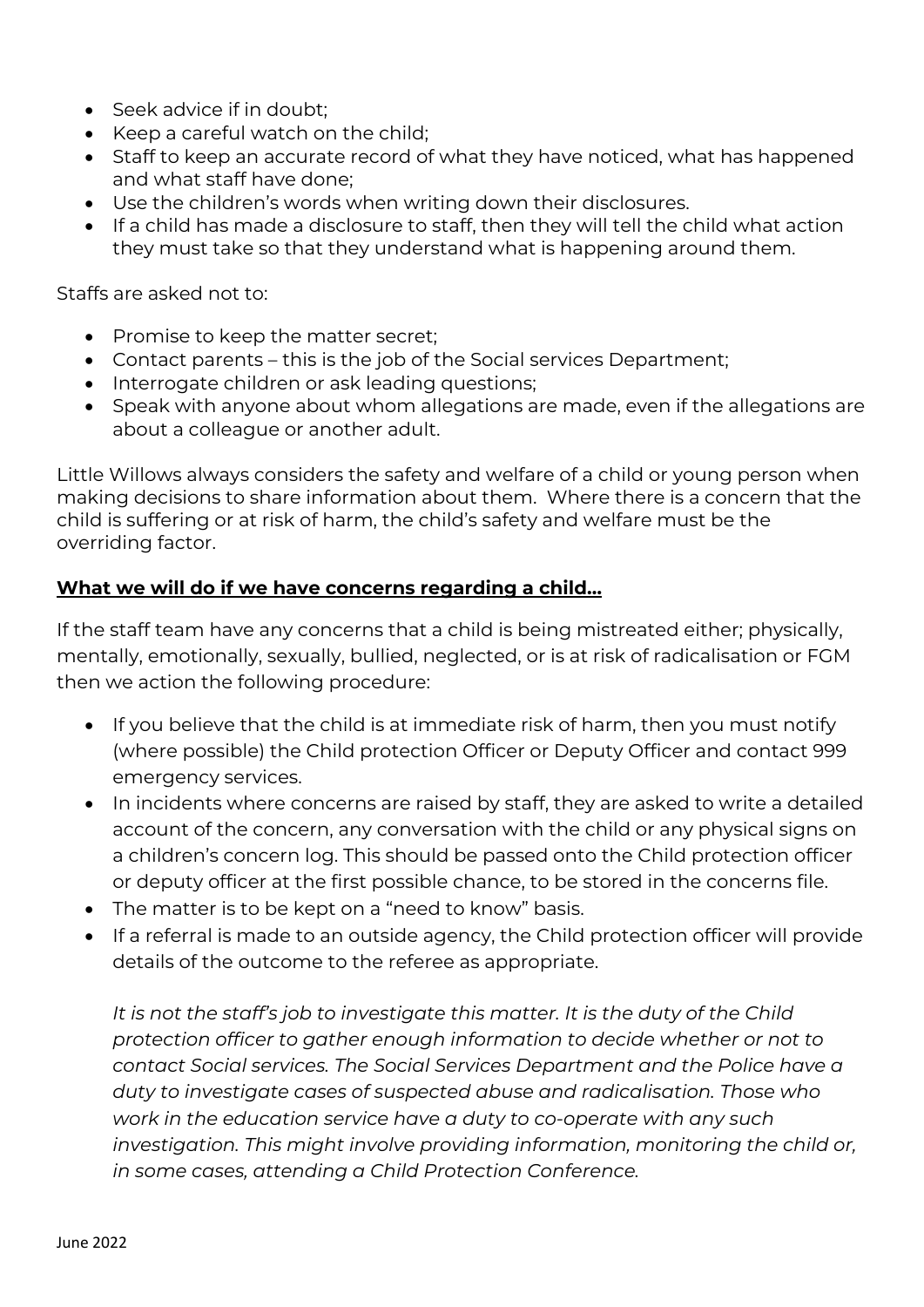#### *How to document…*

When providing written accounts of disclosures/ concerns we ask that you seek out the CPO who will provide you with the concerns form to complete. In the account you should log dates, times, adults present, and detailed conversations if a disclosure. This account should be written as a factual piece of information so that we can remain impartial as appropriate. If you need to log physical markings etc. then we ask for staff to use a body map to make these logs.

# **Referring Allegations to Chid Protection Agencies**

We adhere to the procedure set out in the BANES Local Safeguarding Children Board procedure folder. It is our duty to report any concerns we may have regarding the children in our care. This is primarily to safeguard the children.

In these cases:

- Contact is made without delay, to the local social services department.
- The Manager or Child Protection Officer communicates as much information about the allegation and related incidents as is consistent with advice given by Social Services and the Police.
- The Child protection Officer is required to inform the Local Area Designated Officer (LADO) of all allegations made towards anybody on the premises within 24hrs of disclosure/ incident. The LADO works with the Child protection Officer to discuss and agree next steps. The LADO is responsible for chairing strategy meetings with the Police and Senior Management, plan and agree any investigations, maintain an information database in relation to all allegations and producing reports as required.
- At all times, the safety, protection and interests of children concerned takes precedence. The Manager and Staff work with and support Parents/Carers as far as they are legally able.
- Little Willows assists Social Services, the Police and LADO, as far as we are able, during any investigation of abuse or neglect. This includes disclosing written and verbal information and evidence.
- Ofsted is informed immediately of any allegations of abuse against a member of Staff, Student or Volunteer, or any abuse that is alleged to have taken place on the premises during a visit or outing.
- Ofsted is informed of any allegation of harm or abuse by any person with access to the premises or looking after children on the premises (whether relating to harm of abuse committed on the premises or elsewhere), or any other abuse which is alleged to have taken place on the premises and the action taken in respect of these allegations. This is done within 14 days of the allegations being made.

### **Contact details for all agencies…**

Ofsted Piccadilly Gate Store Street

June 2022